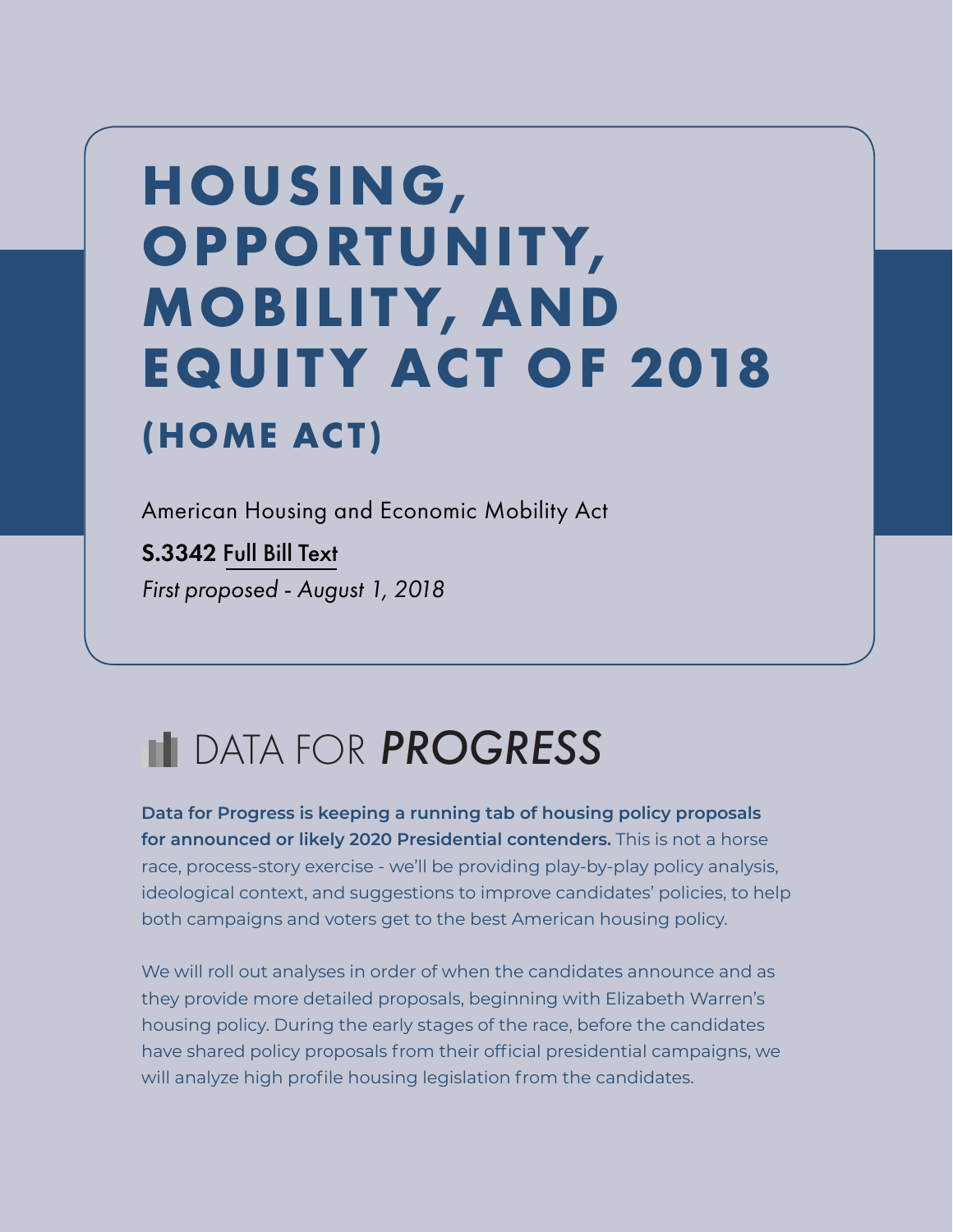### **OVERVIEW**

Booker's bill is best viewed as a hybrid between Warren's and Harris's. Like Warren, it attempts to combat local restrictive zoning measures. Like Harris's, it calls for federal rental assistance through tax credits. It stands out from both with a unique addition intended to improve renters' ability to build savings.

#### **Key Points:**

- **► Creates a tax credit for every renter paying over 30% of their gross income in rent.**
	- **►** The maximum payout of the credit is the difference between 30% of income and average Fair Market Rent (FMR) for the area. If somebody is paying over Fair Market Rent, the credit is capped at the gap between 30% of their income and FMR.
- **► Requires municipalities receiving Community Development Block Grants (CDBG) to report efforts that relax restrictive zoning laws** with a goal of getting every city to have 20% of housing stock be considered affordable housing
- **► Allows eligible renters to defer 20% of received tax credit into a savings fund managed by HUD** by setting up a "Rainy Day Fund"

## WHAT IT REVEALS ABOUT BOOKER

As a former mayor of Newark, New Jersey, Booker is perhaps the most qualified candidate to speak about housing, but this bill speaks to his strengths and weaknesses as a legislator. The strengths are apparent in how this bill recognizes three core crises facing poor renters that need national attention: They pay too much of their income to housing, they have no ability to build savings, and they don't have access to many communities that restrict affordable housing construction. The weaknesses are apparent in the bill's followthrough, which gives few details about how this policy would actually work. Booker is a gifted communicator in general with some good ideas on housing specifically, but he does not have a strong record of legislative achievement as a senator and has been guilty of making grand pronouncements without following up on solid policy details [as mayor.](http://dalerussakoff.com/)<sup>1</sup>

#### WHAT'S GOOD:

- **► Brings immediate relief to all renters paying more than 30% of income to rent.** This bill would immediately impact the lives of millions of renters, regardless of their individual income level. Direct rental assistance is the fastest way to bring relief from the housing crisis and it has the added benefit of being politically popular because of its reach and immediacy.
- **► Rewards municipalities that receive CDBGs with more incentives for relaxing strict zoning practices.** Like Warren's bill, this bill correctly identifies restrictive zoning as a major problem in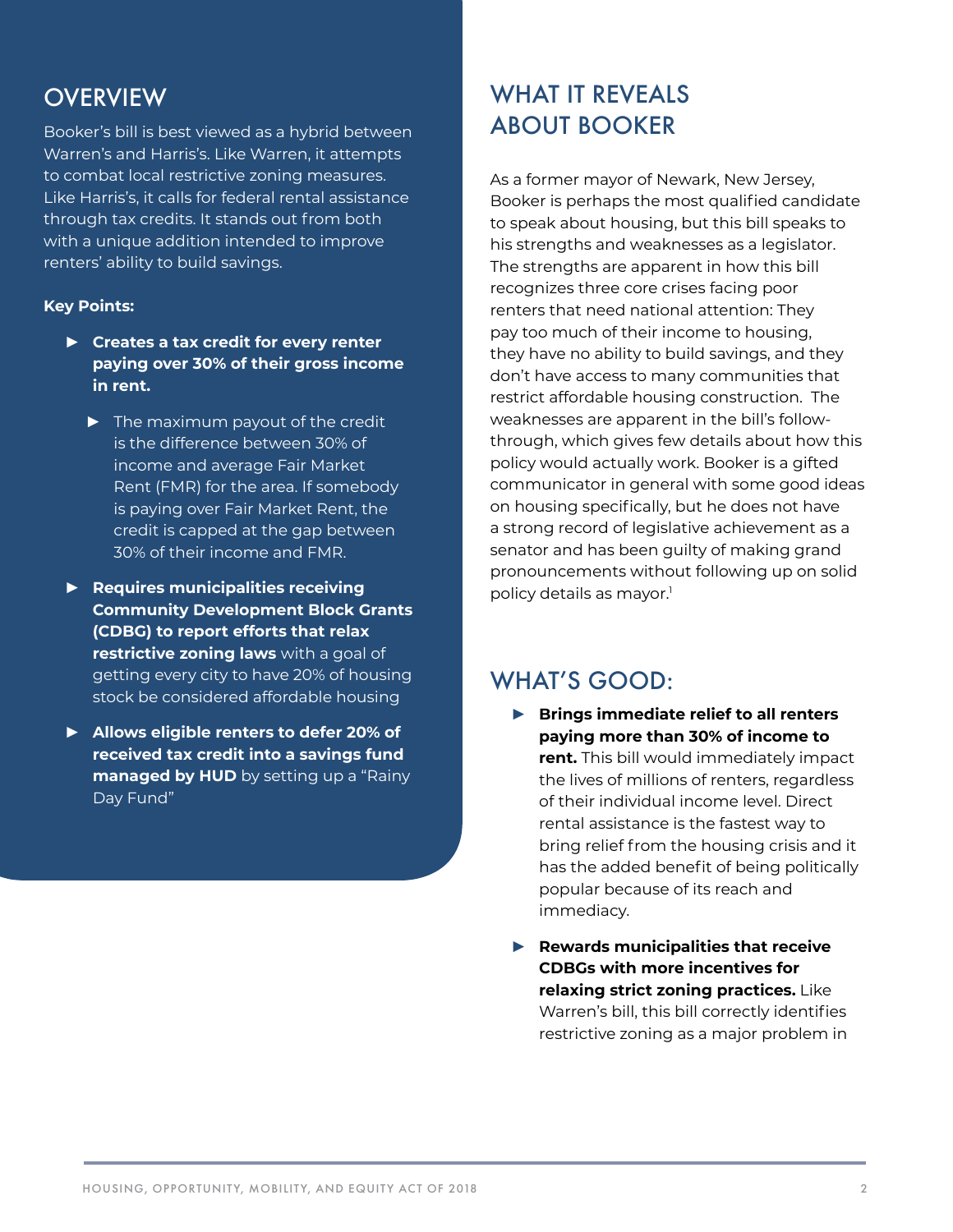the housing crisis. It outlines a number of very clear and very positive steps that cities and towns can take to qualify for additional funding that would create more housing, with a goal of 20% being affordable. In the long-run, more housing options give tenants more power to walkaway from badly performing landlords.

- **► Forces municipalities to report on their zoning practices even if they don't change them.** By injecting more transparency into how local cities and towns handle zoning, this bill would bring greater national attention to how impactful zoning is on the housing crisis. This may not change a city's behavior right away, but it changes the conversation for the public by connecting the dots.
- **► Creates opportunity to defer up to 20% of the tax credit into savings accounts.** This is where Booker's bill differs from Harris and Warren the most. In addition to providing direct rental assistance, it also creates a "Rainy Day Fund" which is a voluntary program to put some of the tax credit into a savings account managed by the Treasury Department. This is a rare opportunity for low-income households to have a simple path to building short-term savings.
- **► Connects dots between high rents and short supply.** Unlike Harris's bill, which only addresses rental assistance, Booker's includes reforms intended to build more housing. This is a critical connection as far as policy goes, but a particularly important one politically. Even within the Democratic Party, there has been historical resistance to directly assisting renters, so tying a large plan like Booker's to market-based solutions to increase the housing supply will help sell the plan

to skeptical elements within the party and expand the national conversation to include more supply along with more relief.

▶ Creates a universal program for all cost**burdened renters.** Unlike Harris's meanstested program (where higher-income renters get less help than lower-income renters), Booker's bill applies equally to all tenants burdened by rent. This likely increases the cross-cutting political appeal of the program and makes it more durable over the long-term (with universal programs historically proving more enduring and resistant to attack than means-tested ones).

### WHAT NEEDS WORK:

- **► No cost estimate or funding source.** It's not unusual or fatal to leave out funding sources in a bill proposal and increasingly there are strong arguments against outlining these types of details within the Democratic Party when setting the policy agenda (considering Republicans never do, and never pay a political cost for it). However, a large scale national rental assistance program will cost a lot of money. Given that Warren has included both in her bill, this puts the pressure on other candidates, Booker especially given his mixed-bag record, to show that they are equally as serious about their proposals.
- **► Doesn't challenge the flawed 30% income-to-rent ratio that currently defines cost burden.** Both Booker's and Harris's bill reply on this concept, which has been the foundation of federal housing assistance for [50 years](https://www.huduser.gov/portal/pdredge/pdr_edge_featd_article_092214.html).<sup>2</sup> However, it is essentially arbitrary and [doesn't factor](http://www.jchs.harvard.edu/sites/default/files/rd05-1_measuring_rental_affordability05.pdf)  [in key indicators](http://www.jchs.harvard.edu/sites/default/files/rd05-1_measuring_rental_affordability05.pdf) such as neighborhood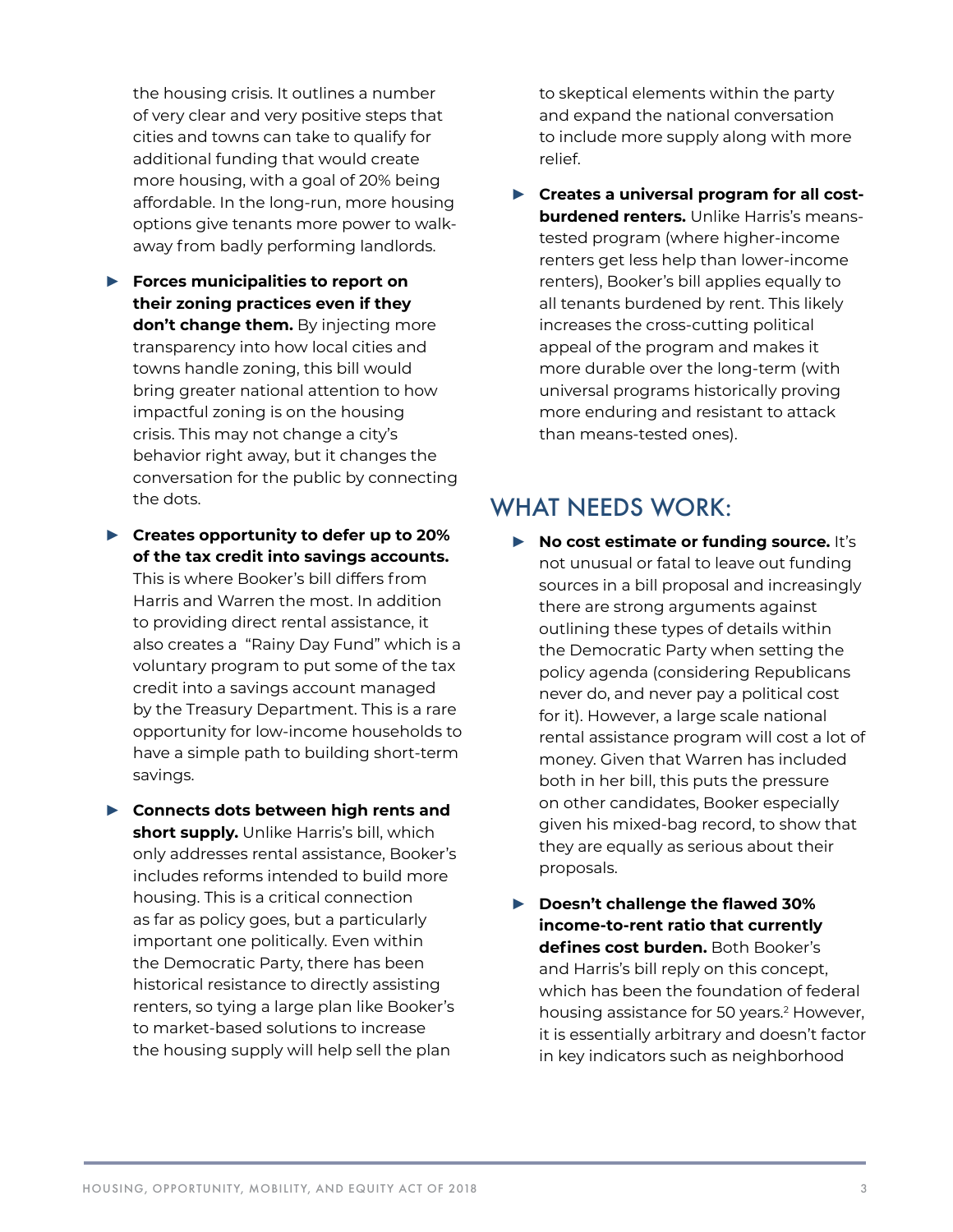conditions, trade-offs within household incomes, and the labor market.<sup>3</sup> Think of two households earning the same income, both paying 40% on rent. If one is a family with three kids and one is a single adult, are they equally burdened? If both choose to pay higher rents by living closer to a job center, they may be saving money on transportation costs and have better job prospects (and higher income). None of these are factored into the ratio, which means this bill may not provide meaningful relief to households that need it the most, while potentially providing relief for households that need it less. A new standard is necessary to avoid this.

- **► Uses the Fair Market Rent standard that doesn't reflect disparities within cities.** HUD calculates [Fair Market Rent](https://www.huduser.gov/portal/datasets/fmr/fmrs/FY2019_code/select_Geography.odn)  at a regional level, which masks major differences and inequalities within parts of cities (ex: the FMR for NYC-Metro for a 1-bedroom is [\\$1559,](https://www.huduser.gov/portal/datasets/fmr/fmrs/FY2019_code/2019summary.odn?cbsasub=METRO35620MM5600&year=2019&fmrtype=Final) but the average 1-bedroom in Manhattan is [\\$3,757](https://www.rentcafe.com/average-rent-market-trends/us/ny/manhattan/)).<sup>4</sup> In 2016, HUD adopted Small Area FMR measurements that set standards to address this by zip code. It would only make sense to include Small Area FMR in any rental assistance program to make sure it is reaching rent-burdened households where they are most impacted.
- **► Helps renters in expensive cities more than other geographies.** Though the bill broadly covers the difference between the 30% income ratio of a household and the Fair Market Rent of the area, it is undeniable that households living in more expensive cities will get more proportional benefits than households in less expensive cities or towns. If the intention is to encourage mobility to these economically growing cities (it is in the title of the bill), than this has to be

a clear part of the messaging, which is not the case currently. Either way, this difference could fuel already potent regional resentments that undermine its political appeal as a national program.

- **► The CDBG incentives might not be strong enough to change a city's behavior.** Booker has already been clear that this carrot doesn't have much of a stick.<sup>4</sup> If this was just a symbolic gesture to raise awareness of restrictive zoning, it represents a missed opportunity to think creatively about applying real pressure. Tying zoning reforms to transportation funding, like Gavin Newsom is proposing in California, could give this effort more teeth.<sup>5</sup>
- **►** One annual tax rebate does not align with how tenants pay rent. Because rent is paid monthly, and because costburdened renters often have other pressing financial needs, a single annual tax refund will likely go to a number of expenses unrelated to rent and could leave tenants struggling to make rent most months. The bill's intention here might not be to help pay rent, but it may be better targeted if it builds up a reserve specifically for future rent.
- **► It's unclear where the 20% cap on deferred savings came from.** It's certainly true that other federal tax programs encourage savings, but this number warrants explanation from the Booker team. Asking stressed households to defer some of their money into a savings account may be a good idea, but it also could come off as paternalistic if there isn't a clear rationale for the target or readily available evidence that a large number of households would be able to participate.